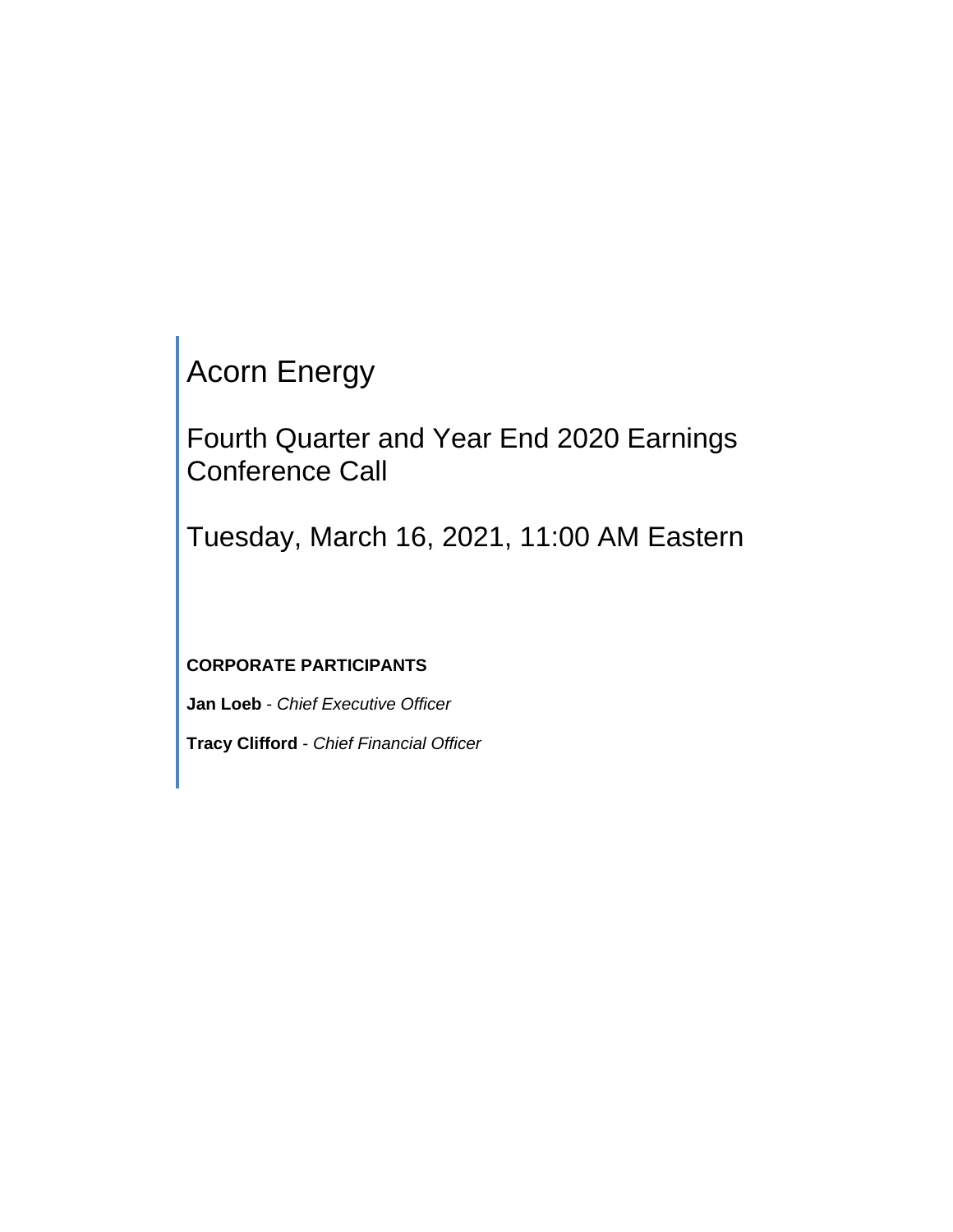## **PRESENTATION**

#### **Operator**

Good day and welcome to the Acorn energy fourth quarter and year end 2020 earnings conference call. All participants will be in a listen only mode. Should you need assistance, please signal a conference specialist by pressing the star key followed by zero. After today's presentation, there will be an opportunity to ask questions. To ask a question, press star then one on your touchtone phone. To withdraw your question press star than two. Please note, this event is being recorded. I would now like to turn the conference over to Tracy Clifford, CFO of Acorn energy and COO of its Omni Metric subsidiary. Please go ahead.

## **Tracy Clifford**

Thank you and welcome, everyone, to today's conference call. As a reminder, many of the statements made in today's prepared remarks or in response to your questions may be forward looking. These statements are subject to various risks and uncertainties. For example, the operating and financial performance of the company in 2021 and future years, is subject to factors such as risks associated with disruptions to business operations, and customer demand resulting from the impact of the COVID19 pandemic, executing the company's operating strategy, maintaining high renewal rates, growing our customer base, changes in technology, changes in the competitive environment, financial and economic risks, as well as having access to sufficient capital for growth.

The forward looking statements are based on management's beliefs as well as assumptions made using information currently available to management pursuant to the Safe Harbor Provisions of the Private Securities Litigation Reform Act of 1995. There are no assurances that Acorn or Omni Metrics will be able to achieve their growth goals in 2021, nor in future years. The company also undertakes no obligation to disclose any revisions to these forward looking statements to reflect events or circumstances after the date made. A full discussion of the risks and uncertainties that may affect the company is included in risk factors on Acorns form 10k as filed with the Securities and Exchange Commission. Now, I'll hand the call over to Acorn CEO Jan Loeb. Jan.

#### **Jan Loeb**

Thank you, Tracy. And good morning to those joining our call. I'd like to start today by saying that I am very proud of the Omni Metrics team, and grateful for how they rose to the challenges we faced over the past year. Despite significant business challenges posed by COVID19, Acorn was able to achieve profitability on a net income basis in the fourth quarter, and positive cash flow for the quarter and full year. These are very significant milestones for our company and ones that we have been working toward for several years.

But what's even more important, is that we believe Acorn is on track to achieve profitability and positive cash flow on a consolidated basis for the full year 2021 and moving forward. This is particularly significant for Acorn because we have nearly \$70 million of net operating loss carryforwards or NOL's. These NOL's will shelter our future net income from federal taxes for the foreseeable future, positively impacting our operating cash flow and benefiting our future cash balances and financial position.

Further, we no longer have any debt, as we paid off our line of credit last month. What this means for our shareholders is we now have a growing cash generating and self-funding business with attractive margins and recurring revenue streams. This should make our public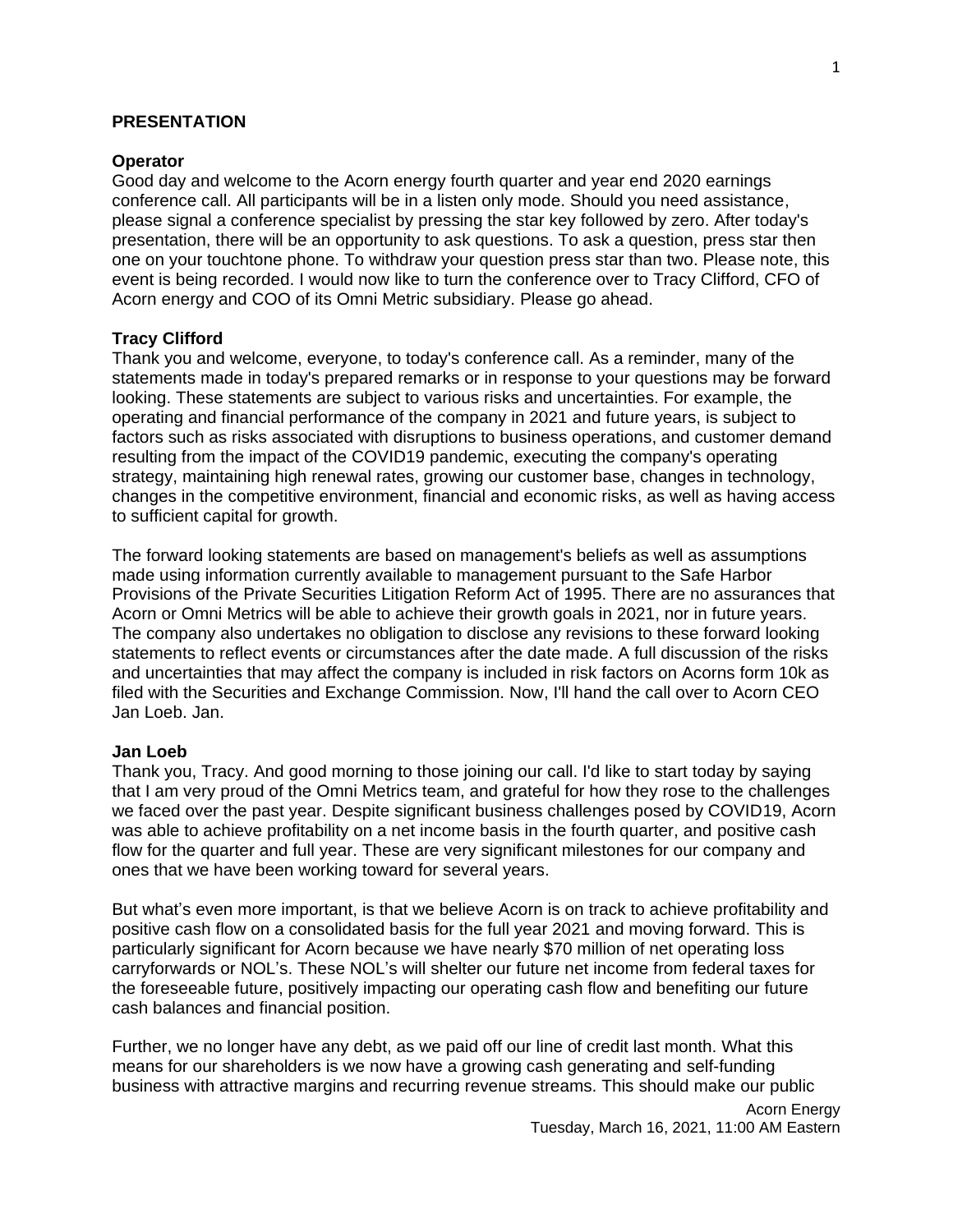equity more attractive to a broader base of investors and puts us in a stronger position to pursue value enhancing investments and opportunities. Importantly, throughout 2020 and the ongoing spread of the pandemic, we were able to remain fully operational without any employee furloughs. We did have experience in interruption in all business development dialogues, particularly within our corrosion protection or CP business, as prospective customers halted procurement discussions and in person sales meetings.

Nevertheless, the strength of our value proposition and business model enabled Acorn to achieve your three year GAAP revenue growth in 2020 and to maintain our cash basis sales at 2019 levels. We also further improved our gross margins to 69.8% in 2020, versus 65.4% in 2019, reflecting the improvement in hardware margins, and an increase in higher margin monitoring revenue as a percentage of total revenue. In addition, the personal challenges we all faced with the spread of COVID, some also face the unpredictable damaging impacts of Mother Nature.

2020 and the beginning of '21 has been another period of severe weather patterns from wildfires in California to extreme cold in Texas. Severe weather continues to disrupt and expose the national problem of aging power grids. This increasing incidence of power outages is a driver of backup generator power installations, even in places that historically have not been large markets for us. California, for example, has not historically been a big market for generators, which may now be a big market opportunity for generator OEMs, thereby growing the base of potential endpoints to offer our monitoring and control products and services.

These trends, combined with the very limited penetration of backup generator monitoring in both commercial industrial and consumer settings, as well as the growing base of people who work remotely are important demand drivers, underlying our long term growth outlook. It is estimated that as little as 15% of backup power generators are currently monitored, which supports our long term growth view. In the near term, we believe we have a strong foundation upon which to achieve further top line and bottom line growth in fiscal 2021.

As business conditions gradually return to a more normalized state, particularly in our (INAUDIBLE) with natural gas pipeline operators. In the latter part of 2020, we were able to begin re engaging in sales dialogues with larger companies and we are working to build on that activity this year. To that end, we recently added a new sales engineer to support business development efforts in our pipeline corrosion protection segment, so that we were able to adequately support an expected increase in business development efforts. We also added an additional sales engineer in our larger power generation segment to support expected growth from our focus on the commercial and industrial market segments.

Our growth prospects are also driven by Omni metrics cutting edge technology and solutions and our ongoing investment in new product development and innovation. During 2020, we launched our new smart enunciated solution, which revolutionized circuit enunciator monitoring by providing a five inch touchscreen LCD display on the device. Which combined with our remote monitoring technology, provides real time status and alerts on mission critical circuitry. In late 2020, we also upgraded and launched our next generation Omni pro data management software used in our pipeline corrosion protection solutions.

This software builds upon our prior capabilities to enhance the value and effectiveness of our hero to rectifier monitor and our patriot test station monitors, while also allowing customers to import non on the metrics data. This value added solution solves a key pain point for our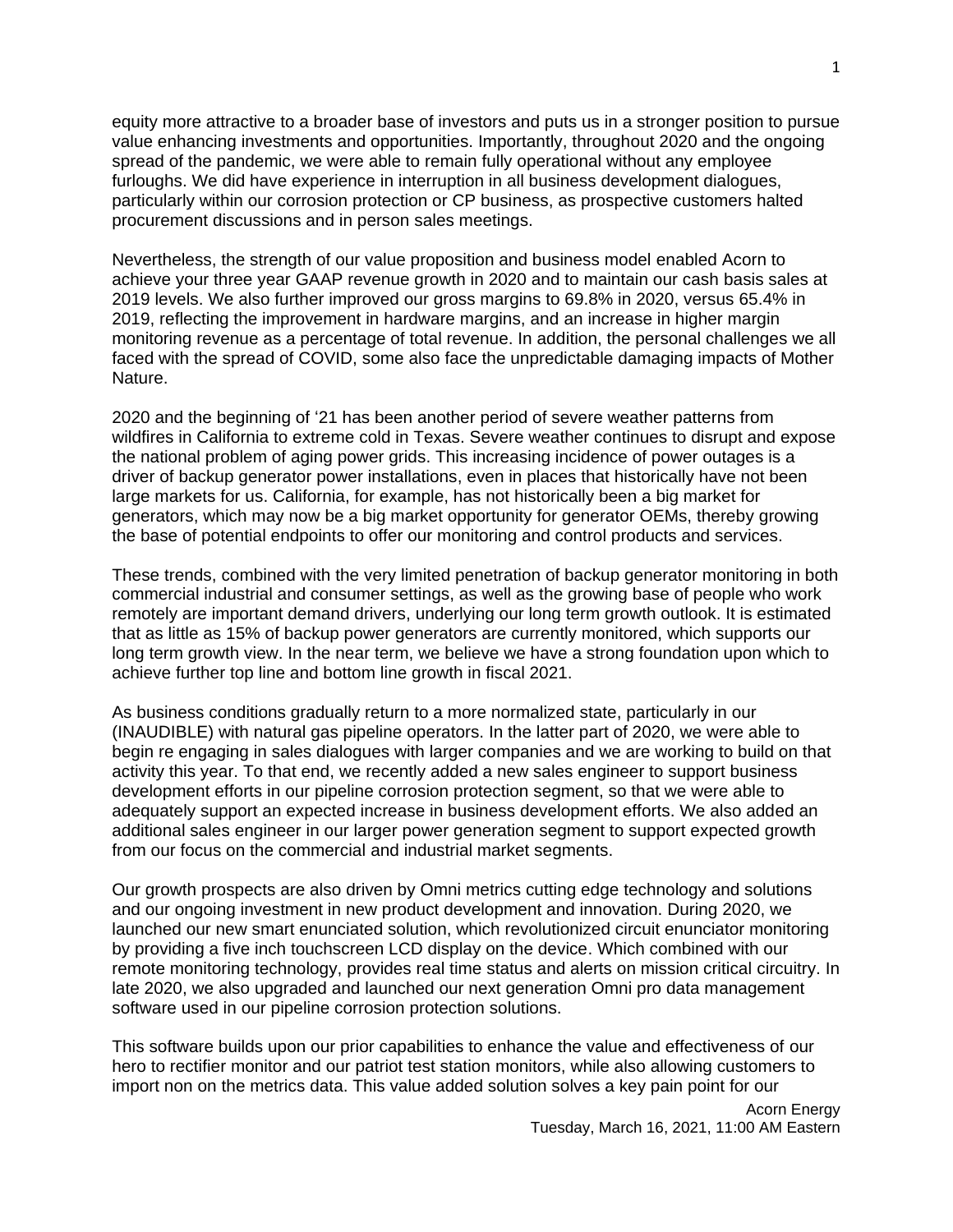pipeline customers by enabling the centralized tracking of critical data and assets on a hardware agnostic basis. We are excited to be re engaging with customer prospects regarding this important new solution. We are also focused on adding sales support behind our Air Guard air compressor monitoring solution, which is still in its early stages of commercialization having been first launched in 2019. In order to deliver greater value to our customers and maintain our technology leadership position in the remote monitoring marketplace, we plan to continue our investments in R&D and new product development. And we expect to launch additional product enhancements and new products this year.

Turning back to our financials, Acorn was successful in substantially strengthening our financial position in 2020, increasing cash by \$816,000 to over \$2 million at year end. Reflecting \$464,000 in operating cash flow and net paycheck Protection Program loan proceeds of \$421,000 partially offset by investments in software and new products. Our strength in the balance sheet provides a solid foundation to support organic growth, as well as partnerships or possible tuck in acquisitions of a technology or product that would strengthen our remote monitoring solutions portfolio.

In any scenario, we would closely evaluate any opportunity to ensure that it meets our criteria of being accretive to earnings cash flow and shareholder value, either immediately or certainly within a reasonable period of time. Having forged a strategy that focused Acorn's future on the potential of our Omni metrics business, we have been extremely pleased by its performance and resiliency, particularly over the past year. We believe this strength is due to the value, return on investment and even the environmental benefits that remote monitoring solutions deliver versus resource intensive physical inspection and the significant limits of periodic onside evaluations.

Our clear value proposition, combined with continued low levels of penetration for remote monitoring and IoT services in commercial and industrial markets, continue to suggest their main substantial long term growth opportunities for our business. As our economy stabilizes, and as our larger pipeline industrial customers get back to normal procurement dialogue cycles, we believe Acorn is both poised to aggressively execute on growth opportunities across our expanding base of solutions. All of the reasons I have highlighted, our board and management team remain confident in the potential for Acorn to achieve an annual growth trajectory of at least 20% in 2021, and for years to come, while also maintaining positive operating cash flow and achieving profitability on an annual basis.

Given the opportunities we have identified, our strong capital position, our knowledge and experience team and a tangible value provide to our customers, I am very enthusiastic about our business and about our prospects going forward. We also think we are in somewhat of a sweet spot with the new administration in Washington. Firstly, because of our clean tech business model, and the expected renewed focus on environmental issues and green policy incentives. And secondly, our large NOL position could become an even more valuable asset, if corporate tax rates were to be increased. With that overview, I'll turn the call back to Tracy Clifford, our CFO, to review our financials in greater detail.

#### **Tracy Clifford**

Thanks, Jan. This morning, we released our 2020 and fourth quarter and year end results in a press release, and also filed our 2020 10k with the SEC. I'll review some financial highlights compared to the comparable fourth quarter and full year of 2019. On the metrics revenue, grew 8% to \$5.9 million in 2020 from \$5.5 million in 2019, due to a 15% increase in monitoring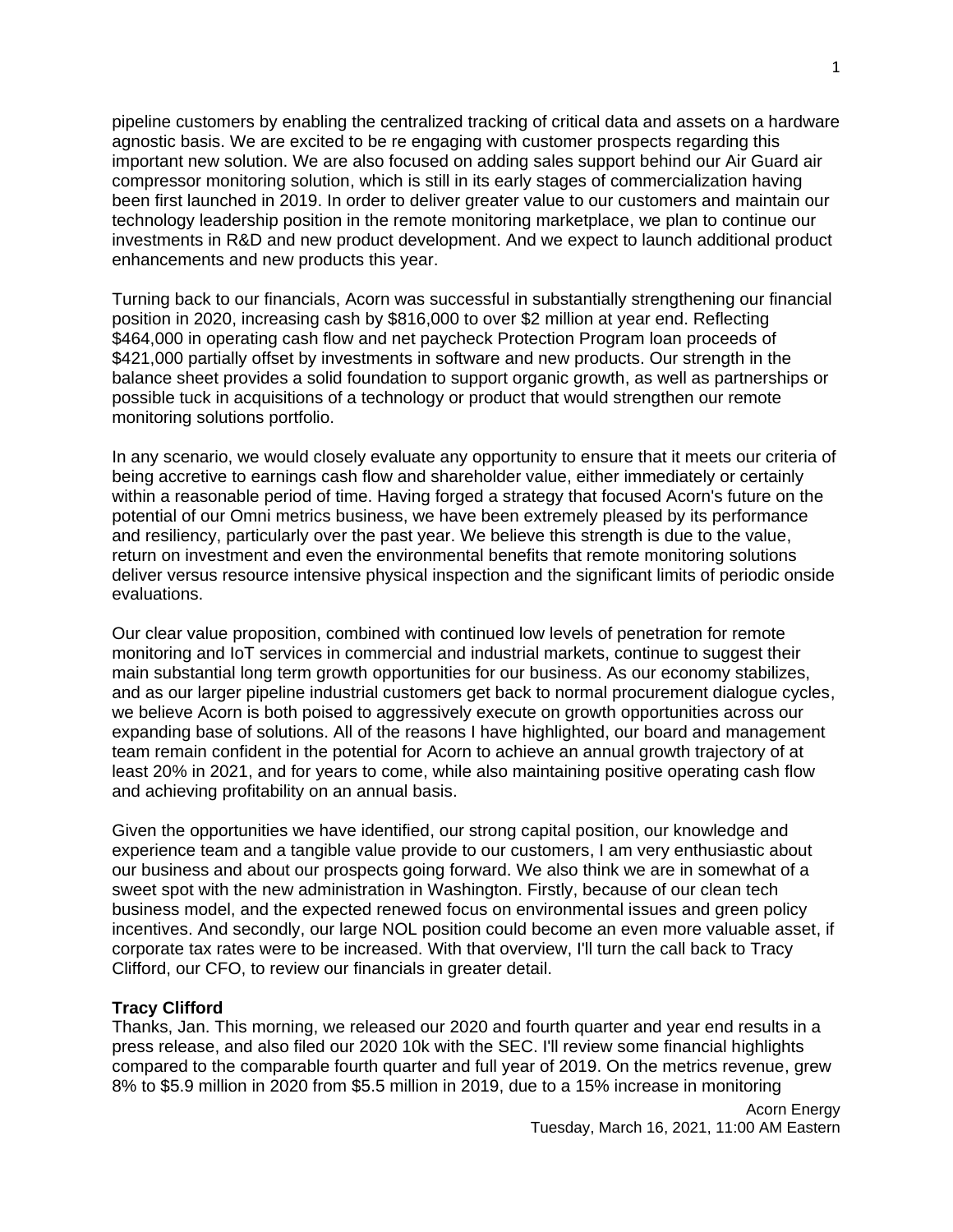revenue. This was offset by a 3% decrease in hardware revenue. Monitoring growth reflects an increase in the number of units being monitored, while the decline in hardware sales reflects business development disruptions caused by COVID19, particularly in our corrosion protection segment.

Revenue in Q4 of '20 was 14% higher than Q4 '19 as a result of increases in both monitoring and hardware revenue. In accordance with GAAP, hardware sales are deferred and recognized to revenue over the estimated life of the unit, which is three years, thus 2020 revenue on a GAAP basis includes amortization of hardware sales made in 2020 as well as in the prior two years, when we enjoyed strong sales increases. Gross profit grew 15% to \$4.1 million in 2020, with a higher percentage of revenue coming from monitoring, which has a higher gross margin and also due to a favorable change in the product mix of hardware.

Gross Margin on hardware increased to 44% in 2020 from 38% in 2019, reflecting a more cost efficient product mix in the corrosion protection segment as well as to reduce costs on new power generation products. Gross Margin on monitoring revenue remains strong at 84% in both 2020 and 2019. In quarter four of '20, gross profit grew 17% over quarter four '19, to \$1.1 million and gross margin increased 1% to 69% from 68% in Q4 '19. On the metric (INAUDIBLE) total operating expense increased 4% to \$3.6 million in 2020, primarily due to an 11% increase in research and development expense, and a 3% increase in SG&A expenses.

This increase in R&D was for continued development of next generation products, as well as potential new product lines. In Q4, Omni Metric's operating expenses increased 4% to \$888,000 as compared to the prior year quarter. Omni Metric's his operating income increased to \$580,000 in fiscal 2020 versus operating income of 177 in the prior year period, principally due to increased revenue and higher gross margin offset by slightly higher operating expenses. In Q4, Omni Metrics operating income increased to \$222,000 compared to \$89,000 in Q4 '19, attributed to the same drivers as the annual increases.

Acorn's corporate SG&A costs increased 2% to \$890,000 from \$876,000 for the full year 2020 compared to 2019 and increased 8% \$213,000 from \$197,000 and fourth quarter 2020 compared to the fourth quarter 2019. Both the increase for the full year and the fourth quarter increase was due to higher professional fees. Acorn recognized a gain of \$421,000 in 4Q '20 and the full year 2020 on the forgiveness of the Omni Metric's paycheck Protection Program loan, including the gain net income attributable to Acorn shareholders improved to 69,000, or zero cents per share in 2020, as compared to a net loss of \$618,000, or two cents loss per share in 2019.

Q4 of '20 net income attributable to shareholders improved to \$417,000, or a penny per share from a net loss of \$61,000 or zero cents per share in Q4 '19. Excluding the paycheck Protection Program gain, Acorn would have recorded consolidated Q4 net income before non-controlling interest of \$2,000. As you may know, Acorn uses cash basis sales as a performance measure to supplement our GAAP revenue growth trends. Cash basis sales differ from GAAP revenue because we differ and recognize revenue from hardware sales over a three year period and we differ and recognize revenue from monitoring contracts over the period of service which is typically one year. We invoice upon hardware shipment or monitoring renewal and our terms are typically 30 days.

Cash sales are typically greater than GAAP revenue during periods of expansion when we're able to be active in new business generation. Given the impact of COVID19 on our pace of new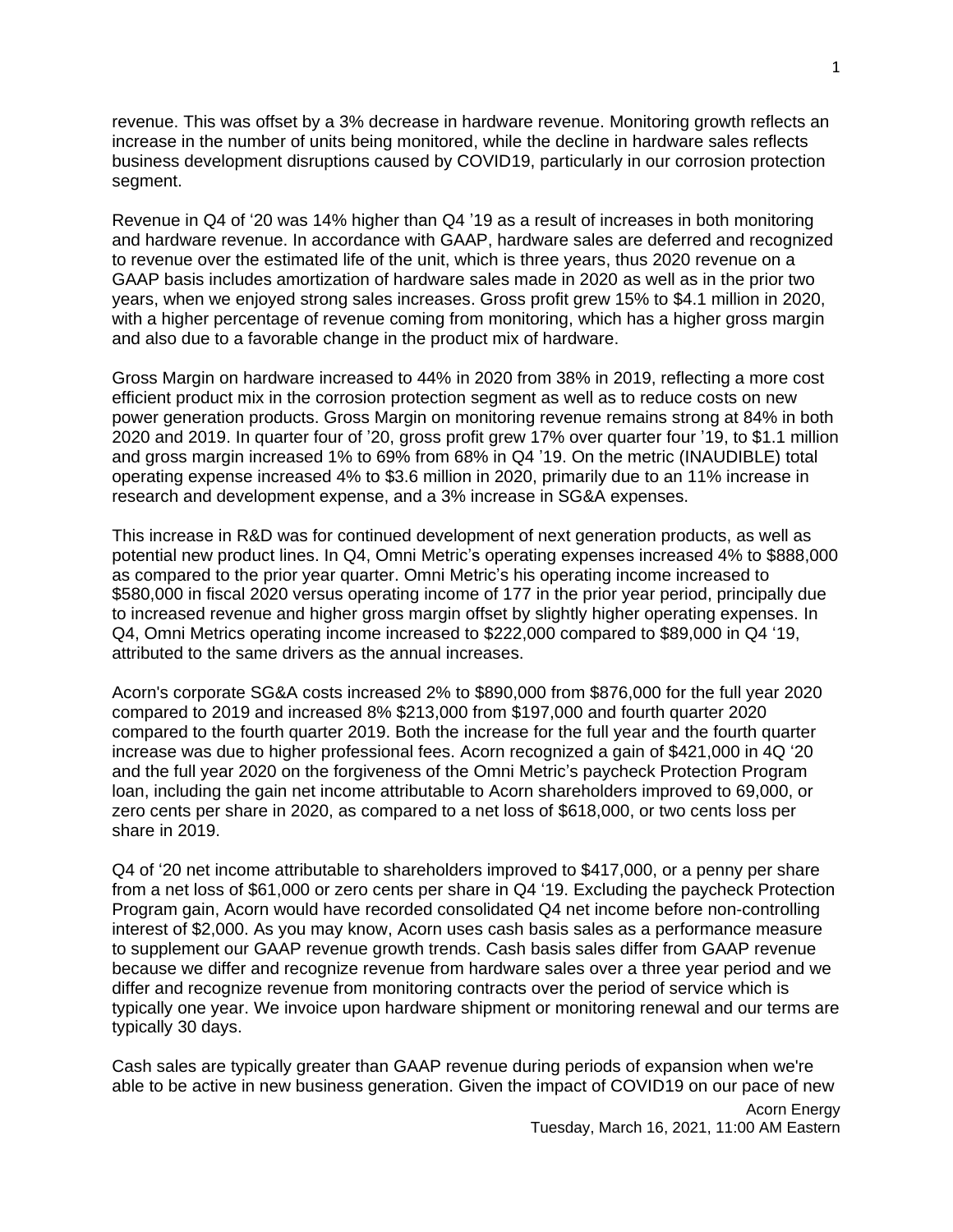hardware sales during 2020, our full year cash sales only modestly exceeded GAAP revenue in the same period, which we view as a positive outcome. For the full year, our cash basis sales has held steady at \$6 million in fiscal 2020 in fiscal 2019. Cash sales were also flagged for the second half of 2020 versus the second half of 2019. In Q4, our cash basis sales were \$1,517,000 versus 1,557,000 in Q4 '19. We're encouraged that we're able to maintain our cash sales throughout 2020 at 2019 levels despite the impact of the pandemic. And we do expect that cash basis sales will once again exceed GAAP revenue, as the impact of the pandemic recedes, and we return to more normal business practices and sales trends in 2021.

As it relates to cash sales across our two segments comparing fiscal 2020 to 2019, cash basis sales increased by \$169,000 to \$5.2 million in our power generation segment, while our CP segment declined \$162,000 to \$807,000. Cash generated from operating activities improved to \$464,000 in 2020, including \$164,000, generated in 4Q. At year end 2020, consolidated cash increased \$2.1 million from \$1.2 million at December 2019. This increase of \$816,000 is due to cash generated from operating activities, plus the PPP net proceeds offset by some investments in software and development.

Omni Metric's outstanding balance on its credit line was \$149,000 as of December 31<sup>st</sup>, 2021. And as Jan previously mentioned, we paid this line off in full in February. And given the strength of our consolidated balance sheet, we elected not to renew the line and we let it expire on February 28<sup>th</sup>, in accordance with its terms. We believe the company's current cash and expected cash flow from operations provides sufficient liquidity to finance the company's existing operations into the foreseeable future. That concludes my remarks. And now I'll turn the call over to the operator and give you all an opportunity to ask any questions you may have. Operator.

## **Operator**

We will now begin the question and answer session. To ask a question, press star then one on your touch tone phone. If you are using a speakerphone, please pick up your handset before pressing the keys. If at any time your question has been addressed, and you would like to withdraw your question, please press star then two. At this time, we will pause momentarily to assemble our roster. The first question comes from Richard Sosa, who is a private investor, please go ahead.

#### **Richard Sosa**

Hey, Jan, how are you doing?

#### **Jan Loeb**

Good morning, Richard.

#### **Richard Sosa**

First of all, congratulations. As you know, I've held the stock for what seems like over 10% of my life. So, congratulations on your first quarter of profit on an operating basis and the cash flow basis. You've been talking about this for many years and it's been a long road and it's great to finally see it. So, definitely congratulations to you and your entire team.

## **Jan Loeb**

Thank you.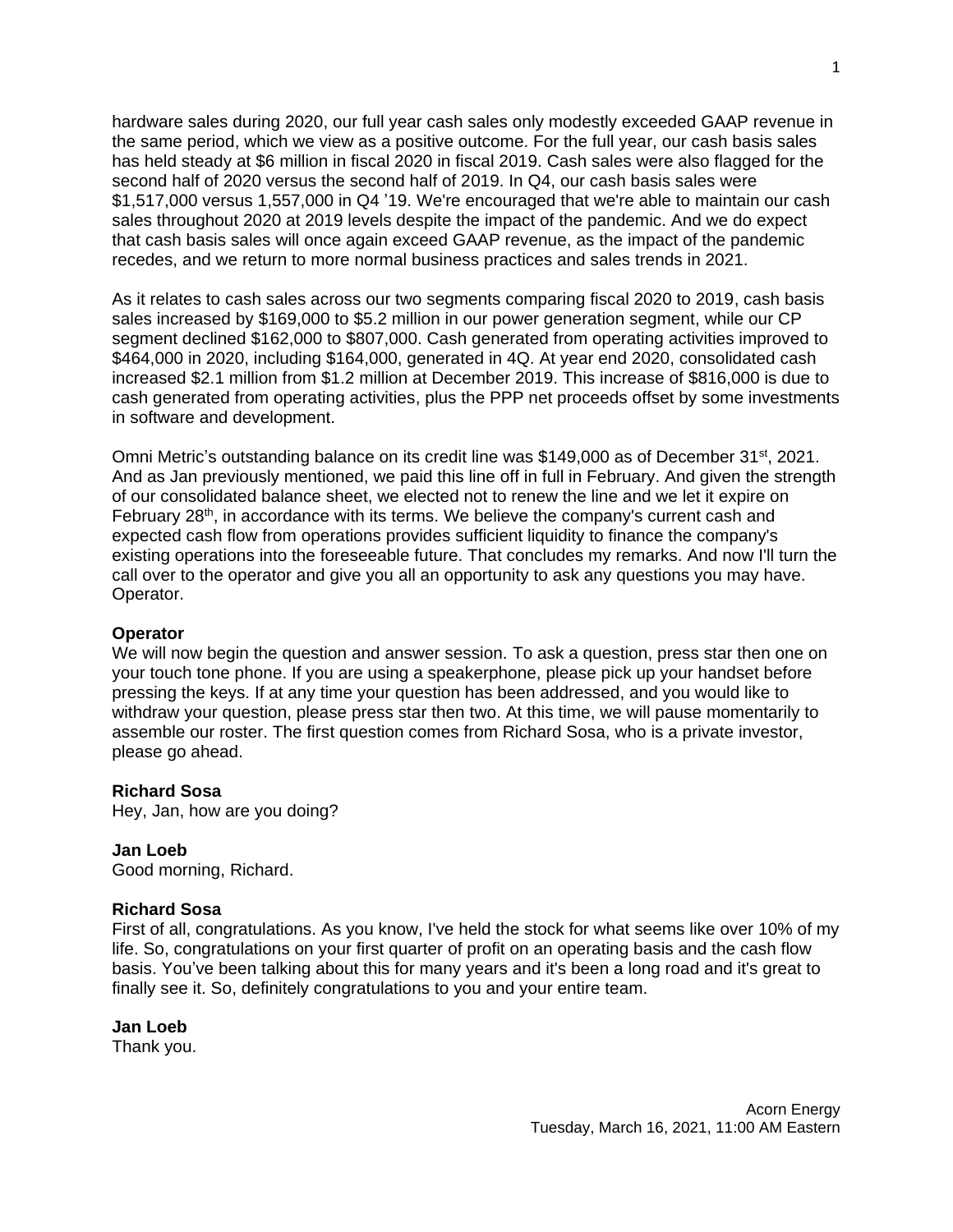## **Richard Sosa**

So I had two questions. Last year, you talked a little bit about a slowdown in the industrial markets in both of your end markets. Have you seen any kind of pickup in the first quarter, specifically on the generator side?

#### **Jan Loeb**

The slowdown that you're referring to in the commercial industrial side is really from the OEM side. So, for example, Generac has said that their commercial industrial side generated sales has slowed because their residential side has picked up and has been growing very significantly. We have not seen a drop in the commercial industrial side, because that has been our focus. And like the residential side, has a very low penetration rate. So, our focus is commercial and industrial.

And since that's our focus, we've seen consistent growth in that area. The residential side of our business is where we're not so focused, because there is significant competition from the OEMs on the residential side. That business has been growing for the OEMs. But for our standpoint, our focus is commercial and industrial. And that continues to grow very nicely for us.

### **Richard Sosa**

And you talked a little bit about the new administration and a new potential friendly administration, makes a lot of sense. Yep. Democratic administration, it would make sense that Omni Metrics is a darling in their eyes, helps companies be more efficient, helps generators be more efficient, helps pipelines be more efficient. All of that is very good. Have you heard anything specific to like specific policies that could benefit Omni Metrics?

#### **Jan Loeb**

We've not heard it yet, of any specific policies, but just in general, we're saying since green is going to be a focus, and the administration has said it's going to be a focus and going to zero emissions. So, remote monitoring is certainly an area that allows companies to do that, or to get closer to that goal. So, we think we're in the right spot. But we've not seen or heard any direct policies that would impact us today.

#### **Richard Sosa**

That's great. And I do have one more question. But I'll go back in the queue and let anyone go, if there's somebody there.

#### **Operator**

We actually don't have anybody in the question queue currently. Richard, if you'd like to ask your next question.

#### **Richard Sosa**

Oh, that's great. Sure. So, I noticed you did a presentation with Raj in December. And I see that you're attending a conference, virtual conference this week, later this week with Maximum, I believe? Is this something you plan to do over next few months, to be, I mean, you've done a great job telling your story, obviously. But are you going to do more of these and get in front of new investors?

#### **Jan Loeb**

If we're invited, it certainly would be hope that I can do that. I think our story, I think we've reached a milestone, which we've tried, as you noted before, is to get to profitability on a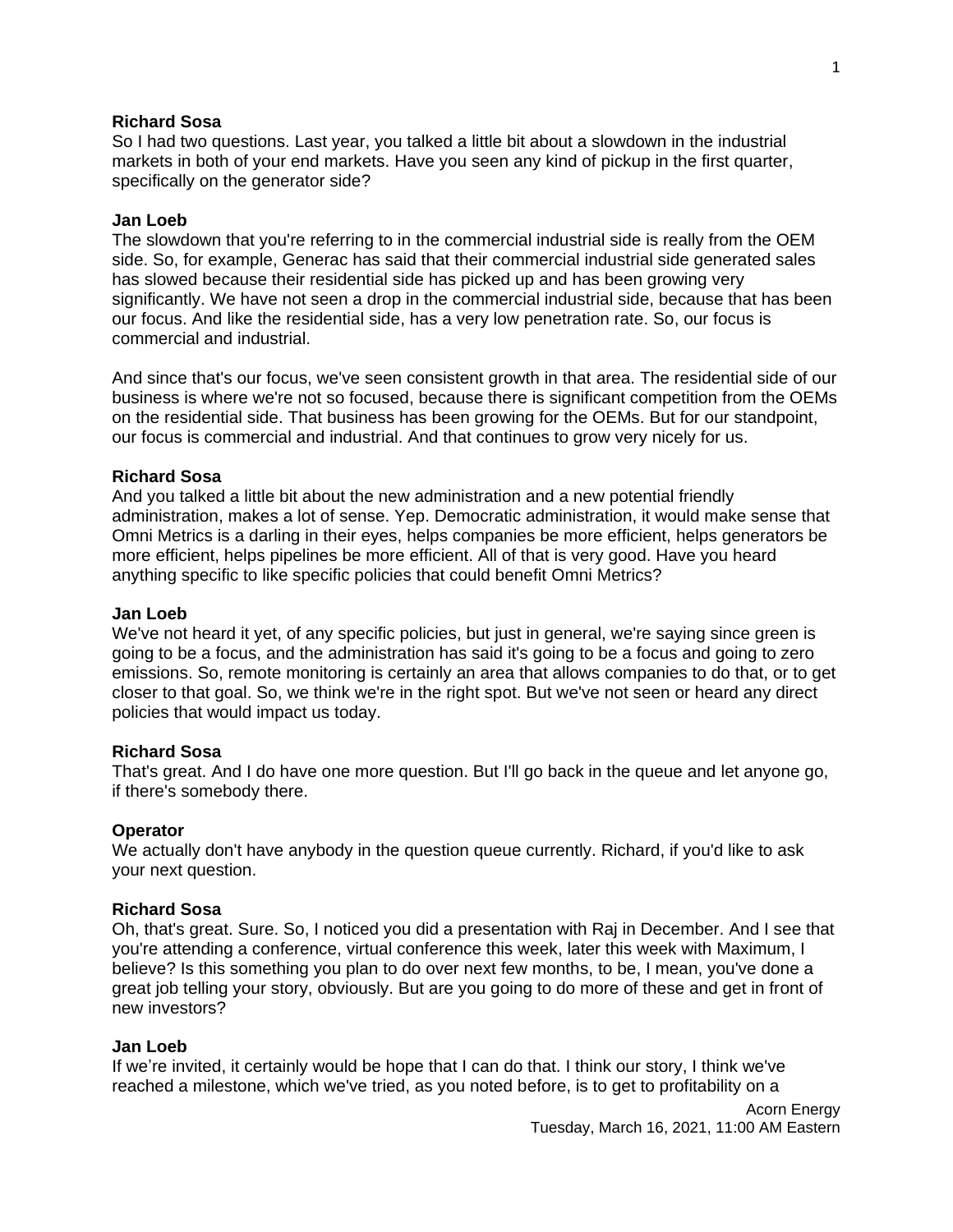consolidated basis. And I think that, now that we've reached that milestone, our next milestone is to show that we have significant growth potential and the profitability that that growth can bring. As you note, we have a 70% gross profit margin on our business. So, as our growth ramps up, the profitability story becomes a very large one. And so, I hope to bring focus to that over the next year or so and conferences will help me accomplish that.

## **Richard Sosa**

That's great, Jan. Congratulations and I look forward to your continued success at Acorn/Omni Metrics.

## **Jan Loeb**

Thank you, Richard.

## **Operator**

The next question comes from Peter Rabover with Artko Capital. Please go ahead.

## **Peter Rabover**

Hey, Jan, congratulations on reaching profitability and cashflow positive. I wanted to get some questions on the metrics for the hardware, the relationship between the hardware and the recurring revenue. And so, I think Tracy might have said it, but what were the hardware sales this quarter, \$650,000 or something? Am I correct on that?

## **Jan Loeb**

Tracy? Tracy, do you want to handle that?

## **Operator**

Tracy, this is the operator, your line might be muted. If you're speaking, we cannot hear you.

## **Tracy Clifford**

Yes, I'm sorry. I'm sorry, Peter, could you repeat your question? Hardware sales (INAUDIBLE) Hardware cash sales?

## **Peter Rabover**

Yeah, I guess. I guess an increase in deferred revenue, whatever metrics you guys use to track hardware sales.

## **Tracy Clifford**

Sure. We typically use metrics across our product lines as well, because the gross margin differs (INAUDIBLE) product. As it relates to cash sales, compared to the hardware sales, as I was stating, the hardware is amortized over three years, the hardware sales are actually amortized over three years. So, the cash that is the difference between the cash sales metric and the actual GAAP revenue that we recognized. So, there's actually three years of amortized sales coming into the GAAP revenue on a monthly basis. So, that kind of explains the difference as our hardware sales increase. Of course, the layers of GAAP revenue revenue that are amortized in will also increase.

## **Peter Rabover**

Right. So, I'm sorry, but what was the number of both?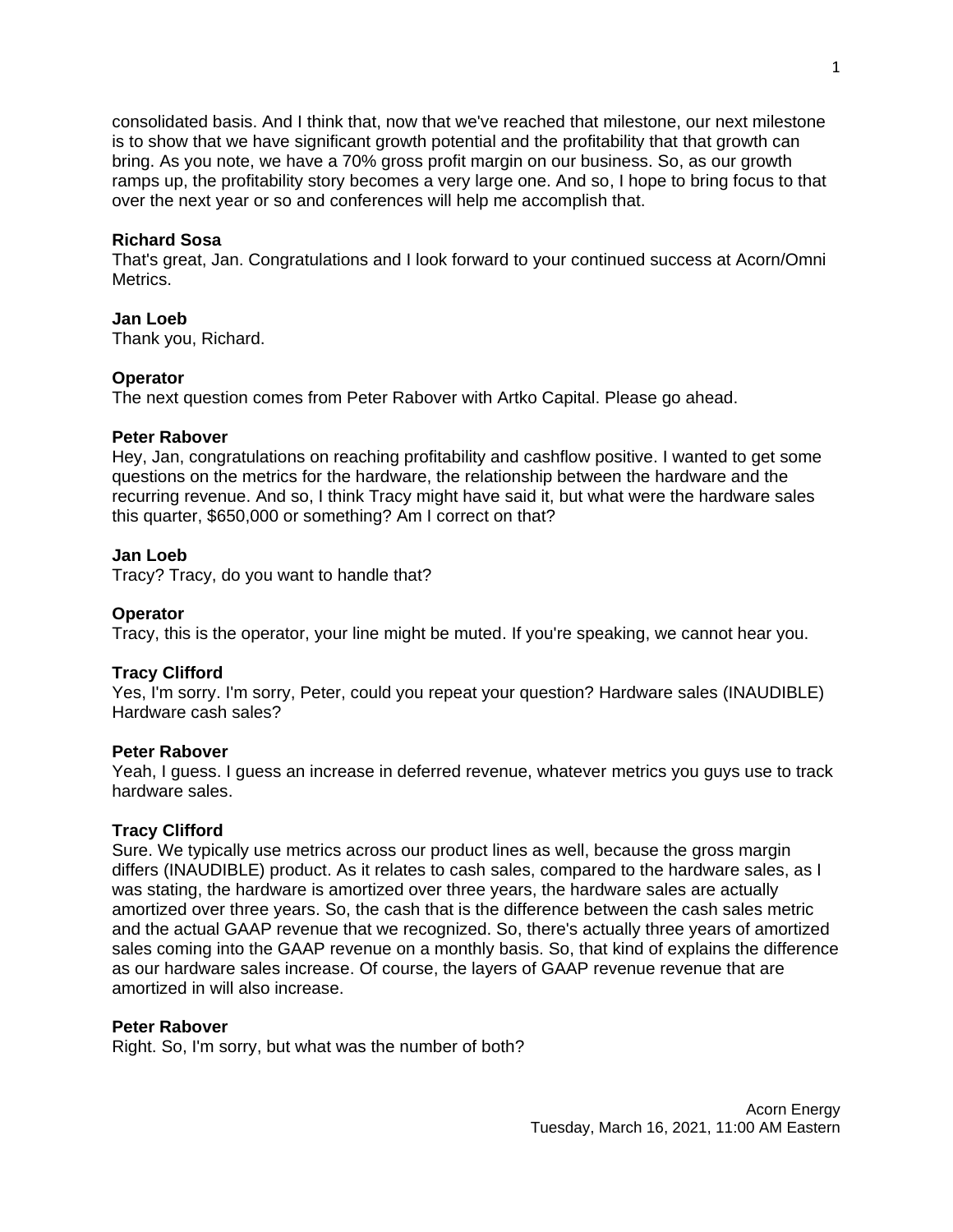## **Tracy Clifford**

Our full consolidated sales across, I don't believe I gave hardware sales separately on the cash basis. Our full hardware sales, and monitoring sales for cash basis were \$6 million in both 2020 and 2019.

#### **Peter Rabover**

Sorry, I was asking for the quarter. What were the hardware sales for the quarter?

## **Tracy Clifford**

Let me just pull that for you. Give me just a moment.

#### **Peter Rabover**

Okay, let me ask this question. So, while she's looking, I guess, do you guys have kind of a good idea on, and I think I sort of did in the past, but I don't want to say this number without, so it doesn't come out incorrect. But for every x amount of dollars in hardware sales, whether cash or GAAP, what is your monitor and revenue base increased by?

#### **Jan Loeb**

You can't really use that number because our hardware sales, for example, a rectifier sale is about, we'll call it \$1800 a unit. And the generator, a monitor sale is maybe \$300 a unit. So, you just can't say for each dollar, you'd have to look at the units. Not, the units in total versus a volume sales number.

#### **Peter Rabover**

Okay, do you have an ARR number for the for the monitoring revenue?

#### **Jan Loeb**

Yeah. So, you could say kind of on average, for every unit we sell, it's approximately \$150 a year in monitoring revenue. On average.

## **Peter Rabover**

Right. Do you have like an average hardware price? I mean, I guess I'm just trying to get better metrics to kind of highlight the value of the company in terms of, given your high renewal rate, and so an increase hardware, which, I think it was like \$400,000 or \$500,000 for 2020 which was clearly a down year. And it sounds like fourth quarter was least \$600,000, 700,000. Just trying to get gauge what the ARR base for the monitoring revenue is? Which is what really drives the gross margins, the gross profits and the value of the company.

#### **Jan Loeb**

Yeah, I don't know that we can give it to you here.

## **Peter Rabover**

Okay. Fair enough.

## **Tracy Clifford**

And, Peter, just to circle back to your question. The hardware sales in fourth quarter '20 were \$416,000 compared to \$545,000 in quarter four '19.

#### **Peter Rabover**

Really?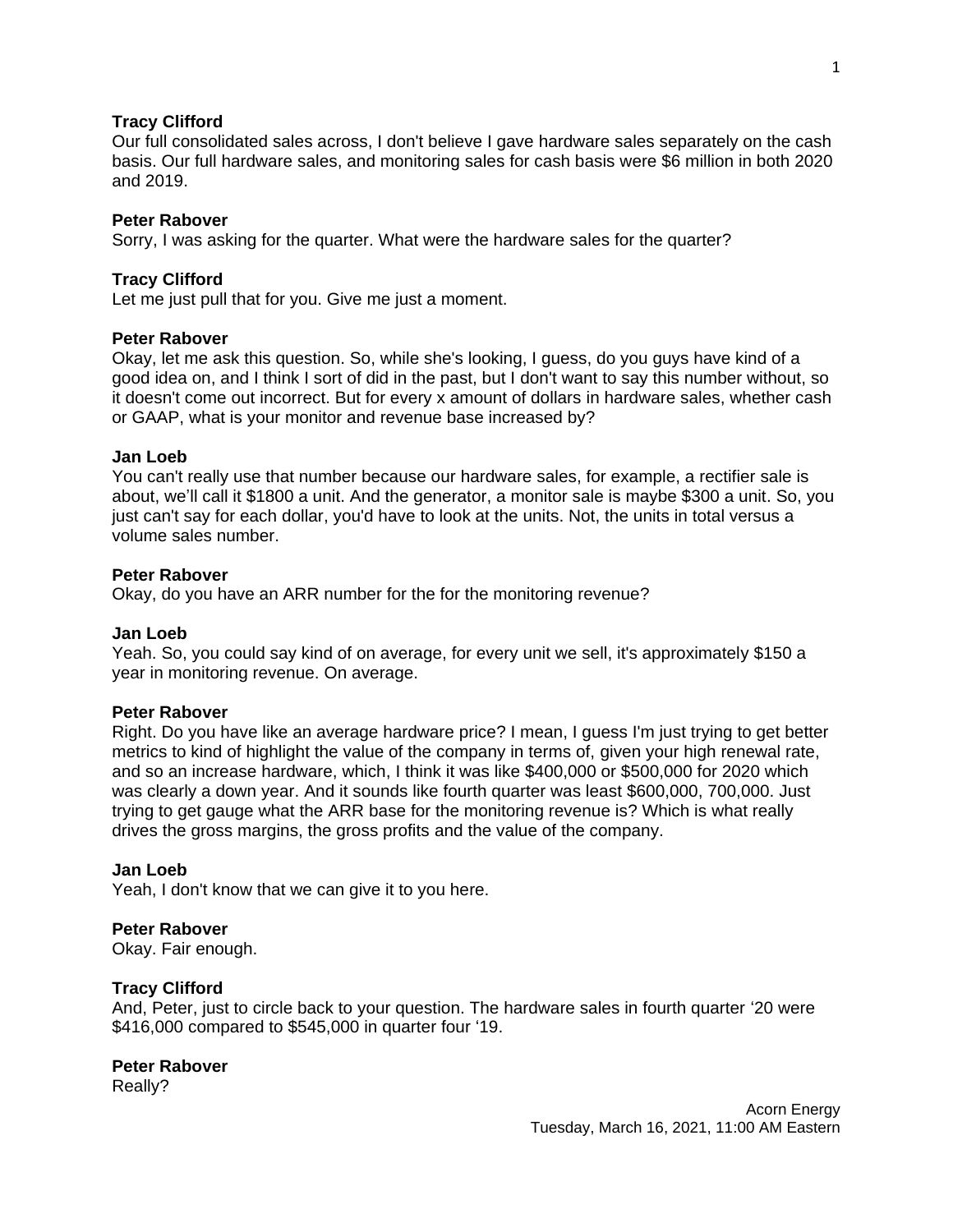### **Tracy Clifford**

And again, that's across both segments.

#### **Peter Rabover**

I mean, your year to date number in the third quarter for Hardware sales was \$1.5. And for this quarter, it's \$2.15. So, I'm just kind of confused on what the gap is.

## **Tracy Clifford**

Those are going to be accessories. I can put together a reconciliation for you, and we can circle back.

### **Peter Rabover**

Okay, fair enough. We can circle back. I'm just trying to gauge how the hardware sales are going, basically.

#### **Tracy Clifford**

Certainly.

## **Peter Rabover**

And I guess my second question would be, what the--you guys have \$2 million in cash flow, you are cashflow positive. And I guess, I know it's a small about, like \$2 million on, but the market caps not that big. So, I'm just curious what your plans with the cash flow going forward are?

#### **Jan Loeb**

So, we would use it to support our growth, number one. Obviously, we've said in our remarks that we expect the least 20% growth in revenue in 2021 and beyond. So, we'll need some working capital increases for inventory, receivables, etcetera. So, as we hopefully ramp up our growth, I would say that the cash right now would be used to support the growth of the company.

#### **Peter Rabover**

Okay. Thank you. That's all I have.

#### **Jan Loeb**

Thank you.

#### **Operator**

Again, if you have a question, press star then one to be joined into the queue.

#### **Jan Loeb**

Operator, are there any more questions?

#### **Operator**

It appears we have no more questions. So, this concludes our question and answer session. I would now like to turn the conference back over to Jan Loeb for any closing remarks.

#### **Jan Loeb**

We are all well positioned to return to normal growth trends and to reach sustainable consolidated net profitability in fiscal 2021. We will continue to look for growth opportunities in